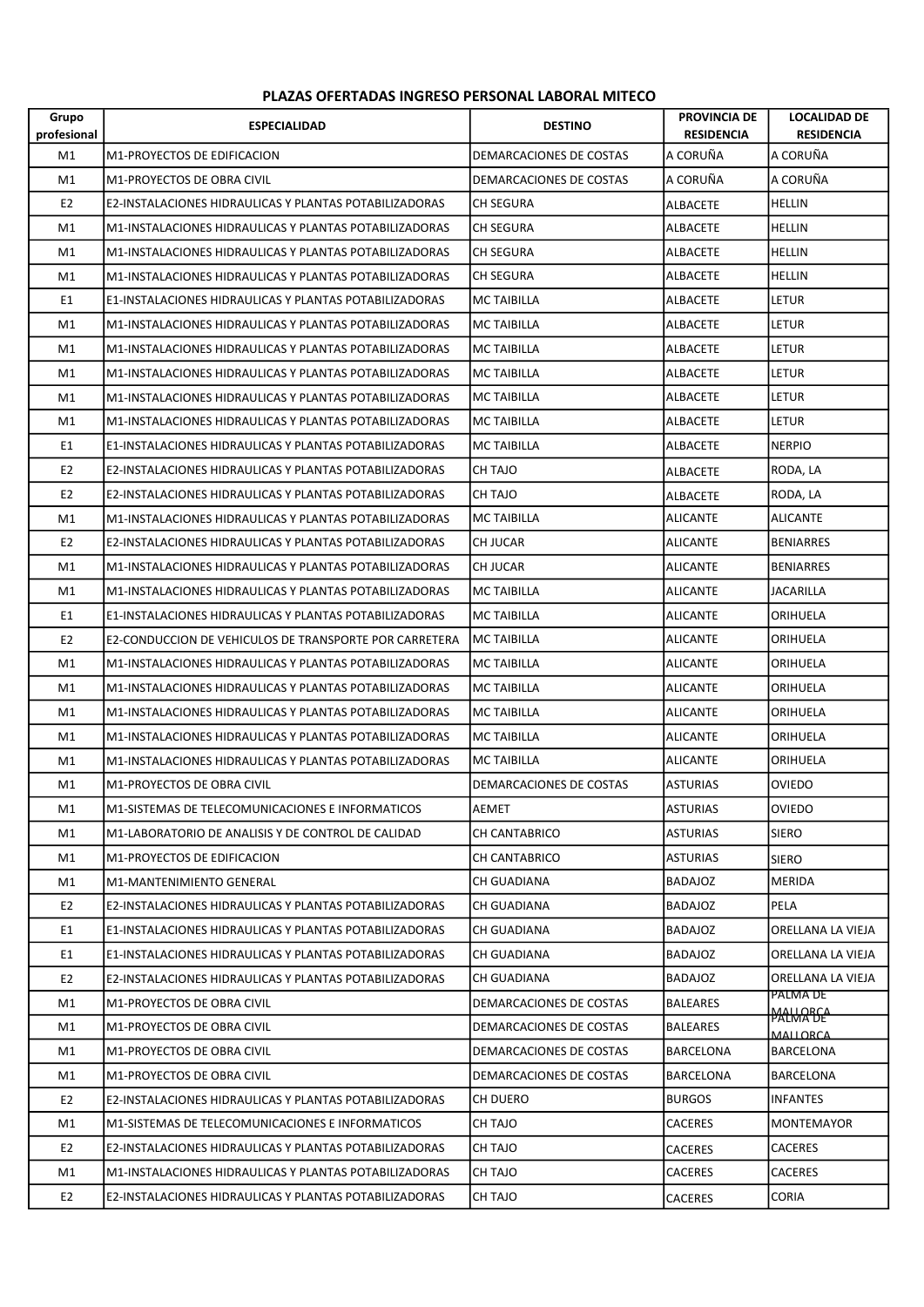| E <sub>2</sub> | E2-INSTALACIONES HIDRAULICAS Y PLANTAS POTABILIZADORAS | <b>CH TAJO</b>          | <b>CACERES</b>     | <b>GRANADILLA</b>   |
|----------------|--------------------------------------------------------|-------------------------|--------------------|---------------------|
| M1             | M1-INSTALACIONES HIDRAULICAS Y PLANTAS POTABILIZADORAS | CH TAJO                 | <b>CACERES</b>     | <b>GRANADILLA</b>   |
| E1             | E1-INSTALACIONES HIDRAULICAS Y PLANTAS POTABILIZADORAS | <b>CH GUADIANA</b>      | <b>CACERES</b>     | LOGROSAN            |
| E1             | E1-INSTALACIONES HIDRAULICAS Y PLANTAS POTABILIZADORAS | CH GUADIANA             | CACERES            | LOGROSAN            |
| E <sub>2</sub> | E2-INSTALACIONES HIDRAULICAS Y PLANTAS POTABILIZADORAS | CH TAJO                 | <b>CACERES</b>     | <b>VERA</b>         |
| M1             | M1-INSTALACIONES HIDRAULICAS Y PLANTAS POTABILIZADORAS | CH TAJO                 | <b>CACERES</b>     | <b>VERA</b>         |
| M1             | M1-INSTALACIONES HIDRAULICAS Y PLANTAS POTABILIZADORAS | CH TAJO                 | <b>CACERES</b>     | <b>VERA</b>         |
| M1             | M1-INSTALACIONES HIDRAULICAS Y PLANTAS POTABILIZADORAS | CH TAJO                 | <b>CACERES</b>     | <b>MATA</b>         |
| M1             | M1-INSTALACIONES HIDRAULICAS Y PLANTAS POTABILIZADORAS | CH TAJO                 | CACERES            | <b>PLASENCIA</b>    |
| M1             | M1-INSTALACIONES HIDRAULICAS Y PLANTAS POTABILIZADORAS | CH TAJO                 | <b>CACERES</b>     | PLASENCIA           |
| E <sub>2</sub> | E2-INSTALACIONES HIDRAULICAS Y PLANTAS POTABILIZADORAS | CH TAJO                 | <b>CACERES</b>     | VALDEOBISPO         |
| E <sub>2</sub> | E2-INSTALACIONES HIDRAULICAS Y PLANTAS POTABILIZADORAS | CH TAJO                 | <b>CACERES</b>     | VALDEOBISPO         |
| E <sub>2</sub> | E2-INSTALACIONES HIDRAULICAS Y PLANTAS POTABILIZADORAS | CH TAJO                 | <b>CACERES</b>     | VALDEOBISPO         |
| M1             | M1-INSTALACIONES HIDRAULICAS Y PLANTAS POTABILIZADORAS | CH TAJO                 | <b>CACERES</b>     | VALDEOBISPO         |
| E <sub>2</sub> | E2-INSTALACIONES HIDRAULICAS Y PLANTAS POTABILIZADORAS | CH TAJO                 | <b>CACERES</b>     | <b>GATA</b>         |
| M1             | M1-ORGANIZACION Y CONTROL DE OBRAS DE CONSTRUCCION     | DEMARCACIONES DE COSTAS | CADIZ              | CADIZ               |
| M1             | M1-ORGANIZACION Y CONTROL DE OBRAS DE CONSTRUCCION     | DEMARCACIONES DE COSTAS | <b>CADIZ</b>       | CADIZ               |
| E1             | E1-INSTALACIONES HIDRAULICAS Y PLANTAS POTABILIZADORAS | CH EBRO                 | <b>CANTABRIA</b>   | VALDEARROYO         |
| E <sub>2</sub> | E2-INSTALACIONES HIDRAULICAS Y PLANTAS POTABILIZADORAS | CH EBRO                 | CANTABRIA          | VALDEARROYO         |
| E <sub>2</sub> | E2-INSTALACIONES HIDRAULICAS Y PLANTAS POTABILIZADORAS | <b>CH EBRO</b>          | CANTABRIA          | VALDEARROYO         |
| E <sub>2</sub> | E2-INSTALACIONES HIDRAULICAS Y PLANTAS POTABILIZADORAS | CH EBRO                 | CANTABRIA          | VALDEARROYO         |
| E1             | E1-REFORMA Y MANTENIMIENTO DE EDIFICIOS                | CH CANTABRICO           | CANTABRIA          | CAMPOO DE YUSO      |
| M1             | M1-PROYECTOS DE EDIFICACION                            | <b>CH CANTABRICO</b>    | <b>CANTABRIA</b>   | CAMPOO DE YUSO      |
| M1             | M1-PROYECTOS DE EDIFICACION                            | CH CANTABRICO           | CANTABRIA          | SANTANDER           |
| M1             | M1-INSTALACIONES HIDRAULICAS Y PLANTAS POTABILIZADORAS | <b>CH JUCAR</b>         | <b>CASTELLON</b>   | <b>MONTANEJOS</b>   |
| M1             | M1-INSTALACIONES HIDRAULICAS Y PLANTAS POTABILIZADORAS | CH JUCAR                | CASTELLON          | ONDA                |
| E1             | E1-INSTALACIONES HIDRAULICAS Y PLANTAS POTABILIZADORAS | CH GUADALQUIVIR         | <b>CEUTA</b>       | <b>CEUTA</b>        |
| E1             | E1-INSTALACIONES HIDRAULICAS Y PLANTAS POTABILIZADORAS | CH GUADALQUIVIR         | <b>CEUTA</b>       | <b>CEUTA</b>        |
| E <sub>2</sub> | E2-OPERACIONES DE LABORATORIO                          | CH GUADIANA             | <b>CIUDAD REAL</b> | <b>CIUDAD REAL</b>  |
| M1             | M1-LABORATORIO DE ANALISIS Y DE CONTROL DE CALIDAD     | <b>CH GUADIANA</b>      | <b>CIUDAD REAL</b> | <b>CIUDAD REAL</b>  |
| M1             | M1-LABORATORIO DE ANALISIS Y DE CONTROL DE CALIDAD     | CH GUADIANA             | <b>CIUDAD REAL</b> | <b>CIUDAD REAL</b>  |
| E <sub>2</sub> | E2-INSTALACIONES HIDRAULICAS Y PLANTAS POTABILIZADORAS | CH GUADIANA             | <b>CIUDAD REAL</b> | <b>BULLAQUE</b>     |
| E <sub>2</sub> | E2-INSTALACIONES HIDRAULICAS Y PLANTAS POTABILIZADORAS | CH GUADIANA             | <b>CIUDAD REAL</b> | <b>BULLAQUE</b>     |
| E <sub>2</sub> | E2-INSTALACIONES HIDRAULICAS Y PLANTAS POTABILIZADORAS | CH GUADIANA             | <b>CIUDAD REAL</b> | VALDEPEÑAS          |
| E <sub>2</sub> | E2-INSTALACIONES HIDRAULICAS Y PLANTAS POTABILIZADORAS | <b>CH GUADIANA</b>      | <b>CIUDAD REAL</b> | VALDEPEÑAS          |
| E <sub>2</sub> | E2-INSTALACIONES HIDRAULICAS Y PLANTAS POTABILIZADORAS | CH GUADALQUIVIR         | CORDOBA            | ADAMUZ              |
| E <sub>2</sub> | E2-INSTALACIONES HIDRAULICAS Y PLANTAS POTABILIZADORAS | CH GUADALQUIVIR         | CORDOBA            | <b>BAENA</b>        |
| E <sub>2</sub> | E2-INSTALACIONES HIDRAULICAS Y PLANTAS POTABILIZADORAS | CH GUADALQUIVIR         | CORDOBA            | BAENA               |
| E1             | E1-INSTALACIONES HIDRAULICAS Y PLANTAS POTABILIZADORAS | CH GUADALQUIVIR         | CORDOBA            | <b>HORNACHUELOS</b> |
| E1             | E1-INSTALACIONES HIDRAULICAS Y PLANTAS POTABILIZADORAS | CH GUADALQUIVIR         | CORDOBA            | <b>HORNACHUELOS</b> |
| E1             | E1-INSTALACIONES HIDRAULICAS Y PLANTAS POTABILIZADORAS | CH GUADALQUIVIR         | CORDOBA            | HORNACHUELOS        |
| E1             | E1-INSTALACIONES HIDRAULICAS Y PLANTAS POTABILIZADORAS | CH GUADALQUIVIR         | CORDOBA            | <b>HORNACHUELOS</b> |
| M1             | M1-INSTALACIONES HIDRAULICAS Y PLANTAS POTABILIZADORAS | CH GUADALQUIVIR         | CORDOBA            | <b>HORNACHUELOS</b> |
| M1             | M1-INSTALACIONES HIDRAULICAS Y PLANTAS POTABILIZADORAS | CH GUADALQUIVIR         | CORDOBA            | <b>HORNACHUELOS</b> |
| E <sub>2</sub> | E2-INSTALACIONES HIDRAULICAS Y PLANTAS POTABILIZADORAS | CH GUADALQUIVIR         | CORDOBA            | <b>MONTORO</b>      |
| M1             | M1-INSTALACIONES HIDRAULICAS Y PLANTAS POTABILIZADORAS | CH GUADALQUIVIR         | CORDOBA            | <b>RUTE</b>         |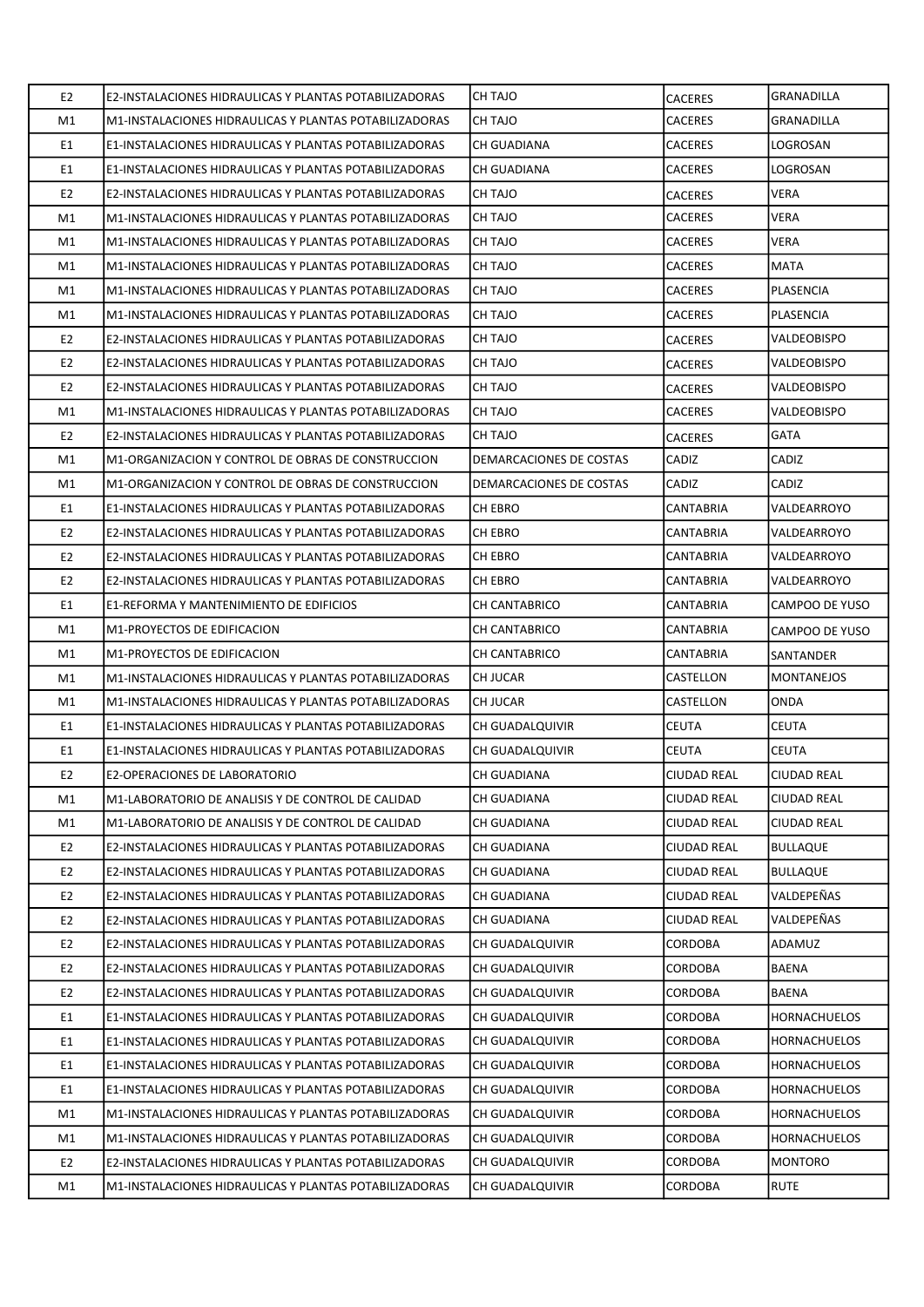| M1             | M1-INSTALACIONES HIDRAULICAS Y PLANTAS POTABILIZADORAS        | <b>CH GUADALQUIVIR</b>  | <b>CORDOBA</b>     | <b>RUTE</b>               |
|----------------|---------------------------------------------------------------|-------------------------|--------------------|---------------------------|
| M1             | M1-MANTENIMIENTO GENERAL                                      | CH GUADALQUIVIR         | <b>CORDOBA</b>     | <b>RUTE</b>               |
| M1             | M1-PROYECTOS DE OBRA CIVIL                                    | DEMARCACIONES DE COSTAS | CORUÑA, A          | CORUÑA, A                 |
| E <sub>2</sub> | E2-INSTALACIONES HIDRAULICAS Y PLANTAS POTABILIZADORAS        | CH TAJO                 | <b>CUENCA</b>      | <b>BUENDIA</b>            |
| E <sub>2</sub> | E2-INSTALACIONES HIDRAULICAS Y PLANTAS POTABILIZADORAS        | CH TAJO                 | <b>CUENCA</b>      | <b>BUENDIA</b>            |
| M1             | M1-PROYECTOS DE OBRA CIVIL                                    | DEMARCACIONES DE COSTAS | <b>GIRONA</b>      | <b>GIRONA</b>             |
| E <sub>2</sub> | E2-INSTALACIONES HIDRAULICAS Y PLANTAS POTABILIZADORAS        | CH GUADALQUIVIR         | <b>GRANADA</b>     | <b>ALBOLOTE</b>           |
| E <sub>2</sub> | E2-INSTALACIONES HIDRAULICAS Y PLANTAS POTABILIZADORAS        | CH GUADALQUIVIR         | <b>GRANADA</b>     | <b>ALBOLOTE</b>           |
| E1             | <b>E1-INSTALACIONES HIDRAULICAS Y PLANTAS POTABILIZADORAS</b> | CH GUADALQUIVIR         | <b>GRANADA</b>     | <b>ARENAS DEL REY</b>     |
| E1             | E1-INSTALACIONES HIDRAULICAS Y PLANTAS POTABILIZADORAS        | CH GUADALQUIVIR         | GRANADA            | ARENAS DEL REY            |
| E <sub>2</sub> | E2-INSTALACIONES HIDRAULICAS Y PLANTAS POTABILIZADORAS        | CH GUADALQUIVIR         | <b>GRANADA</b>     | CASTRIL                   |
| E <sub>2</sub> | E2-INSTALACIONES HIDRAULICAS Y PLANTAS POTABILIZADORAS        | CH GUADALQUIVIR         | GRANADA            | CASTRIL                   |
| M1             | M1-INSTALACIONES HIDRAULICAS Y PLANTAS POTABILIZADORAS        | CH GUADALQUIVIR         | <b>GRANADA</b>     | <b>CASTRIL</b>            |
| M1             | M1-INSTALACIONES HIDRAULICAS Y PLANTAS POTABILIZADORAS        | CH GUADALQUIVIR         | GRANADA            | CASTRIL                   |
| E1             | E1-INSTALACIONES HIDRAULICAS Y PLANTAS POTABILIZADORAS        | CH GUADALQUIVIR         | GRANADA            | COLOMERA                  |
| M1             | M1-INSTALACIONES HIDRAULICAS Y PLANTAS POTABILIZADORAS        | CH GUADALQUIVIR         | <b>GRANADA</b>     | <b>COLOMERA</b>           |
| E1             | E1-INSTALACIONES HIDRAULICAS Y PLANTAS POTABILIZADORAS        | CH GUADALQUIVIR         | <b>GRANADA</b>     | <b>FREILA</b>             |
| M1             | M1-INSTALACIONES HIDRAULICAS Y PLANTAS POTABILIZADORAS        | CH GUADALQUIVIR         | <b>GRANADA</b>     | <b>GRANADA</b>            |
| M1             | M1-PROYECTOS DE OBRA CIVIL                                    | DEMARCACIONES DE COSTAS | <b>GRANADA</b>     | GRANADA                   |
| E1             | E1-INSTALACIONES HIDRAULICAS Y PLANTAS POTABILIZADORAS        | CH GUADALQUIVIR         | GRANADA            | GÜEJAR SIERRA             |
| E1             | E1-INSTALACIONES HIDRAULICAS Y PLANTAS POTABILIZADORAS        | CH GUADALQUIVIR         | <b>GRANADA</b>     | <b>GÜEJAR SIERRA</b>      |
| E <sub>1</sub> | E1-INSTALACIONES HIDRAULICAS Y PLANTAS POTABILIZADORAS        | CH GUADALQUIVIR         | GRANADA            | GÜEJAR SIERRA             |
| M1             | M1-INSTALACIONES HIDRAULICAS Y PLANTAS POTABILIZADORAS        | CH GUADALQUIVIR         | <b>GRANADA</b>     | <b>GÜEJAR SIERRA</b>      |
| M1             | M1-SISTEMAS ELECTROTECNICOS Y AUTOMATIZADOS                   | CH GUADALQUIVIR         | GRANADA            | GÜEJAR SIERRA             |
| E1             | E1-INSTALACIONES HIDRAULICAS Y PLANTAS POTABILIZADORAS        | CH GUADALQUIVIR         | GRANADA            | PEZA, LA                  |
| E <sub>2</sub> | E2-INSTALACIONES HIDRAULICAS Y PLANTAS POTABILIZADORAS        | CH TAJO                 | <b>GUADALAJARA</b> | BELEÑA DE SORBE           |
| M1             | M1-INSTALACIONES HIDRAULICAS Y PLANTAS POTABILIZADORAS        | CH TAJO                 | GUADALAJARA        | BELEÑA DE SORBE           |
| E <sub>2</sub> | E2-INSTALACIONES HIDRAULICAS Y PLANTAS POTABILIZADORAS        | CH TAJO                 | GUADALAJARA        | <b>CIFUENTES</b>          |
| E <sub>2</sub> | E2-INSTALACIONES HIDRAULICAS Y PLANTAS POTABILIZADORAS        | CH TAJO                 | GUADALAJARA        | <b>COGOLLUDO</b>          |
| E2             | E2-INSTALACIONES HIDRAULICAS Y PLANTAS POTABILIZADORAS        | CH TAJO                 | GUADALAJARA        | <b>COGOLLUDO</b>          |
| M1             | M1-INSTALACIONES HIDRAULICAS Y PLANTAS POTABILIZADORAS        | CH TAJO                 | GUADALAJARA        | <b>DRIEBES</b>            |
| M1             | M1-INSTALACIONES HIDRAULICAS Y PLANTAS POTABILIZADORAS        | CH TAJO                 | GUADALAJARA        | GUADALAJARA               |
| M1             | M1-PROYECTOS DE EDIFICACION                                   | CH TAJO                 | GUADALAJARA        | GUADALAJARA               |
| E <sub>2</sub> | E2-INSTALACIONES HIDRAULICAS Y PLANTAS POTABILIZADORAS        | CH TAJO                 | GUADALAJARA        | JADRAQUE                  |
| E <sub>2</sub> | E2-INSTALACIONES HIDRAULICAS Y PLANTAS POTABILIZADORAS        | CH TAJO                 | GUADALAJARA        | JADRAQUE                  |
| E <sub>2</sub> | E2-INSTALACIONES HIDRAULICAS Y PLANTAS POTABILIZADORAS        | CH TAJO                 | <b>GUADALAJARA</b> | SACEDON                   |
| M1             | M1-PROYECTOS DE EDIFICACION                                   | CH TAJO                 | GUADALAJARA        | SIGÜENZA                  |
| M1             | M1-ORGANIZACION Y CONTROL DE OBRAS DE CONSTRUCCION            | DEMARCACIONES DE COSTAS | <b>GUIPUZCOA</b>   | DONOSTIA-SAN<br>SERASTIAN |
| M1             | M1-SISTEMAS DE TELECOMUNICACIONES E INFORMATICOS              | AEMET                   | <b>GUIPUZCOA</b>   | SEBASTIAN                 |
| E1             | E1-INSTALACIONES HIDRAULICAS Y PLANTAS POTABILIZADORAS        | CH GUADALQUIVIR         | HUELVA             | <b>ZUFRE</b>              |
| E <sub>2</sub> | E2-INSTALACIONES ELECTRICAS Y AUTOMATICAS                     | CH GUADALQUIVIR         | <b>HUELVA</b>      | <b>ZUFRE</b>              |
| M1             | M1-INSTALACIONES HIDRAULICAS Y PLANTAS POTABILIZADORAS        | CH GUADALQUIVIR         | <b>HUELVA</b>      | <b>ZUFRE</b>              |
| M1             | M1-SISTEMAS ELECTROTECNICOS Y AUTOMATIZADOS                   | CH GUADALQUIVIR         | <b>HUELVA</b>      | <b>ZUFRE</b>              |
| E1             | E1-INSTALACIONES HIDRAULICAS Y PLANTAS POTABILIZADORAS        | CH EBRO                 | <b>HUESCA</b>      | BARBASTRO                 |
| E <sub>2</sub> | E2-INSTALACIONES HIDRAULICAS Y PLANTAS POTABILIZADORAS        | CH EBRO                 | <b>HUESCA</b>      | <b>BIESCAS</b>            |
| M1             | M1-INSTALACIONES HIDRAULICAS Y PLANTAS POTABILIZADORAS        | CH EBRO                 | <b>HUESCA</b>      | <b>BIESCAS</b>            |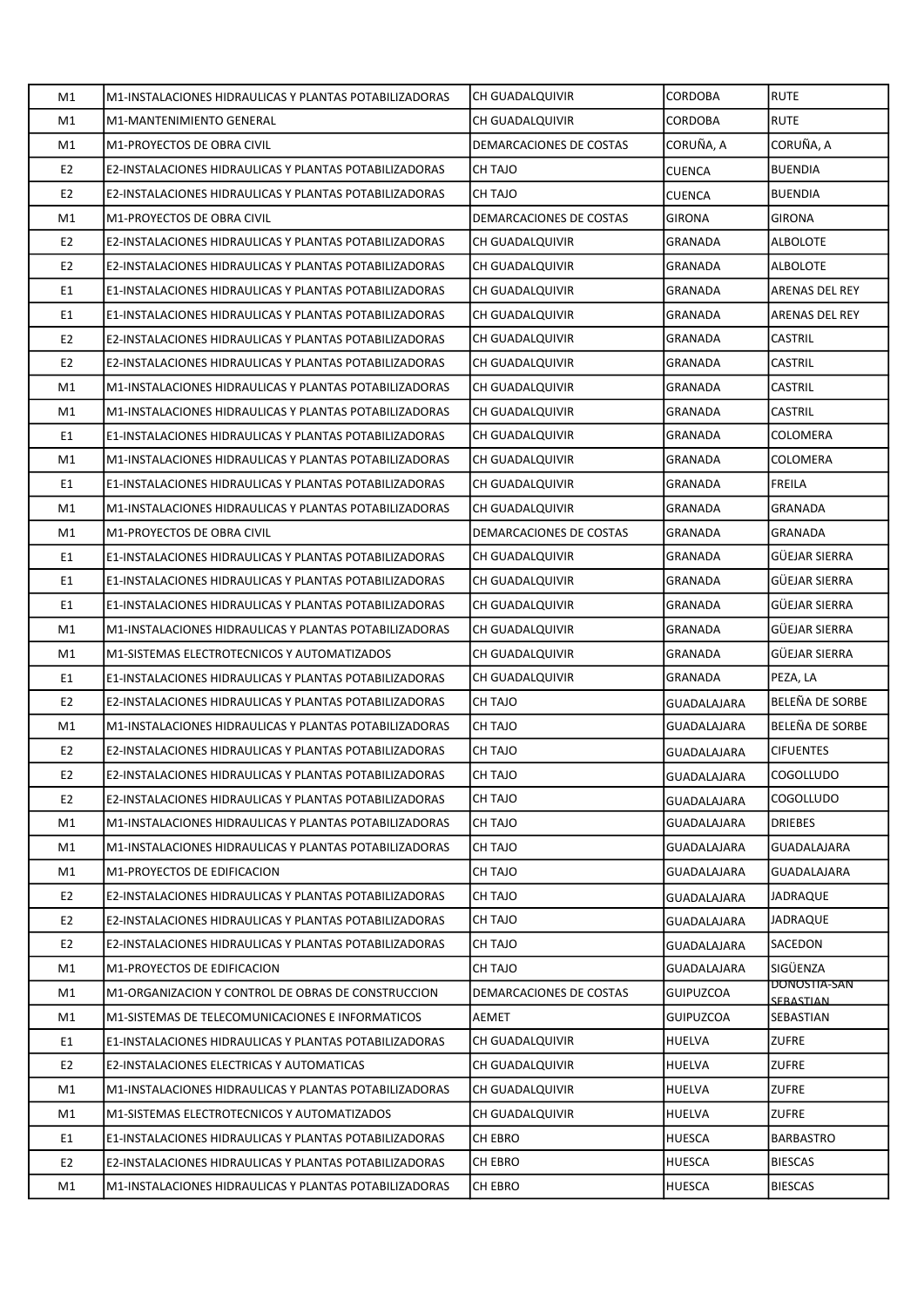| E <sub>2</sub> | E2-INSTALACIONES HIDRAULICAS Y PLANTAS POTABILIZADORAS | <b>CH EBRO</b>         | <b>HUESCA</b> | CASTILLONROY              |
|----------------|--------------------------------------------------------|------------------------|---------------|---------------------------|
| E1             | E1-INSTALACIONES HIDRAULICAS Y PLANTAS POTABILIZADORAS | CH EBRO                | HUESCA        | GRADO, EL                 |
| E1             | E1-INSTALACIONES HIDRAULICAS Y PLANTAS POTABILIZADORAS | CH EBRO                | <b>HUESCA</b> | GRADO, EL                 |
| E <sub>2</sub> | E2-INSTALACIONES HIDRAULICAS Y PLANTAS POTABILIZADORAS | CH EBRO                | HUESCA        | GRADO, EL                 |
| E <sub>2</sub> | E2-INSTALACIONES HIDRAULICAS Y PLANTAS POTABILIZADORAS | CH EBRO                | <b>HUESCA</b> | GRADO, EL                 |
| E <sub>2</sub> | E2-INSTALACIONES HIDRAULICAS Y PLANTAS POTABILIZADORAS | CH EBRO                | <b>HUESCA</b> | GRADO, EL                 |
| E <sub>2</sub> | E2-INSTALACIONES HIDRAULICAS Y PLANTAS POTABILIZADORAS | CH EBRO                | HUESCA        | GRADO, EL                 |
| M1             | M1-INSTALACIONES HIDRAULICAS Y PLANTAS POTABILIZADORAS | CH EBRO                | <b>HUESCA</b> | GRADO, EL                 |
| M1             | M1-INSTALACIONES HIDRAULICAS Y PLANTAS POTABILIZADORAS | CH EBRO                | HUESCA        | GRADO, EL                 |
| E <sub>2</sub> | E2-INSTALACIONES HIDRAULICAS Y PLANTAS POTABILIZADORAS | CH EBRO                | <b>HUESCA</b> | HUESCA                    |
| M1             | M1-INSTALACIONES HIDRAULICAS Y PLANTAS POTABILIZADORAS | CH EBRO                | HUESCA        | <b>HUESCA</b>             |
| E1             | E1-INSTALACIONES HIDRAULICAS Y PLANTAS POTABILIZADORAS | CH EBRO                | HUESCA        | LOPORZANO                 |
| E1             | E1-INSTALACIONES HIDRAULICAS Y PLANTAS POTABILIZADORAS | <b>CH EBRO</b>         | <b>HUESCA</b> | <b>SAQUES</b>             |
| E <sub>2</sub> | E2-INSTALACIONES HIDRAULICAS Y PLANTAS POTABILIZADORAS | CH EBRO                | HUESCA        | SAQUES                    |
| M1             | M1-INSTALACIONES HIDRAULICAS Y PLANTAS POTABILIZADORAS | <b>CH EBRO</b>         | <b>HUESCA</b> | <b>SAQUES</b>             |
| E <sub>2</sub> | E2-INSTALACIONES HIDRAULICAS Y PLANTAS POTABILIZADORAS | CH EBRO                | <b>HUESCA</b> | SARIÑENA                  |
| E1             | E1-INSTALACIONES HIDRAULICAS Y PLANTAS POTABILIZADORAS | CH EBRO                | HUESCA        | TARDIENTA                 |
| M1             | M1-INSTALACIONES HIDRAULICAS Y PLANTAS POTABILIZADORAS | CH EBRO                | <b>HUESCA</b> | VALFARTA                  |
| E <sub>2</sub> | E2-INSTALACIONES HIDRAULICAS Y PLANTAS POTABILIZADORAS | CH GUADALQUIVIR        | JAEN          | ARROYO DEL OJANCO         |
| E1             | E1-INSTALACIONES HIDRAULICAS Y PLANTAS POTABILIZADORAS | CH GUADALQUIVIR        | JAEN          | <b>BAÑOS DE LA ENCINA</b> |
| E1             | E1-INSTALACIONES HIDRAULICAS Y PLANTAS POTABILIZADORAS | CH GUADALQUIVIR        | JAEN          | CANENA                    |
| E <sub>2</sub> | E2-INSTALACIONES HIDRAULICAS Y PLANTAS POTABILIZADORAS | CH GUADALQUIVIR        | JAEN          | CANENA                    |
| E <sub>2</sub> | E2-INSTALACIONES HIDRAULICAS Y PLANTAS POTABILIZADORAS | CH GUADALQUIVIR        | JAEN          | CANENA                    |
| M1             | M1-INSTALACIONES HIDRAULICAS Y PLANTAS POTABILIZADORAS | CH GUADALQUIVIR        | JAEN          | CANENA                    |
| E1             | E1-INSTALACIONES HIDRAULICAS Y PLANTAS POTABILIZADORAS | CH GUADALQUIVIR        | JAEN          | CARBONEROS                |
| E1             | E1-APROVECHAMIENTOS FORESTALES                         | OA PARQUES NACIONALES  | JAEN          | JAEN                      |
| E <sub>2</sub> | E2-INSTALACIONES HIDRAULICAS Y PLANTAS POTABILIZADORAS | <b>CH GUADALQUIVIR</b> | JAEN          | JAEN                      |
| E <sub>2</sub> | E2-INSTALACIONES HIDRAULICAS Y PLANTAS POTABILIZADORAS | <b>CH GUADALQUIVIR</b> | <b>JAEN</b>   | JAEN                      |
| E <sub>2</sub> | E2-INSTALACIONES HIDRAULICAS Y PLANTAS POTABILIZADORAS | CH GUADALQUIVIR        | JAEN          | JAEN                      |
| M1             | M1-DISEÑO Y GESTION DE LA PRODUCCION GRAFICA           | CH GUADALQUIVIR        | JAEN          | JAEN                      |
| M1             | M1-INSTALACIONES HIDRAULICAS Y PLANTAS POTABILIZADORAS | CH GUADALQUIVIR        | JAEN          | JAEN                      |
| E1             | E1-INSTALACIONES HIDRAULICAS Y PLANTAS POTABILIZADORAS | CH GUADALQUIVIR        | JAEN          | POZO ALCON                |
| E <sub>2</sub> | E2-INSTALACIONES HIDRAULICAS Y PLANTAS POTABILIZADORAS | CH GUADALQUIVIR        | JAEN          | POZO ALCON                |
| E <sub>2</sub> | E2-INSTALACIONES HIDRAULICAS Y PLANTAS POTABILIZADORAS | CH GUADALQUIVIR        | JAEN          | <b>SIERRA</b>             |
| M1             | M1-MANTENIMIENTO GENERAL                               | <b>CH GUADALQUIVIR</b> | JAEN          | <b>UBEDA</b>              |
| E <sub>2</sub> | E2-INSTALACIONES HIDRAULICAS Y PLANTAS POTABILIZADORAS | CH GUADALQUIVIR        | JAEN          | VILLACARRILLO             |
| E <sub>2</sub> | E2-INSTALACIONES HIDRAULICAS Y PLANTAS POTABILIZADORAS | CH EBRO                | LA RIOJA      | <b>ENCISO</b>             |
| M1             | M1-INSTALACIONES HIDRAULICAS Y PLANTAS POTABILIZADORAS | CH EBRO                | LA RIOJA      | <b>ENCISO</b>             |
| M1             | M1-INSTALACIONES HIDRAULICAS Y PLANTAS POTABILIZADORAS | CH EBRO                | LA RIOJA      | <b>ENCISO</b>             |
| E <sub>2</sub> | E2-INSTALACIONES HIDRAULICAS Y PLANTAS POTABILIZADORAS | CH EBRO                | LA RIOJA      | <b>SIERRA</b>             |
| M1             | M1-INSTALACIONES HIDRAULICAS Y PLANTAS POTABILIZADORAS | CH EBRO                | LA RIOJA      | TERROBA                   |
| M1             | M1-INSTALACIONES HIDRAULICAS Y PLANTAS POTABILIZADORAS | CH DUERO               | LEON          | LOS                       |
| E <sub>2</sub> | E2-INSTALACIONES HIDRAULICAS Y PLANTAS POTABILIZADORAS | CH DUERO               | LEON          | BOÑAR                     |
| E <sub>2</sub> | E2-INSTALACIONES HIDRAULICAS Y PLANTAS POTABILIZADORAS | CH DUERO               | LEON          | <b>BOÑAR</b>              |
| M1             | M1-SISTEMAS ELECTROTECNICOS Y AUTOMATIZADOS            | CH DUERO               | LEON          | LEON                      |
| M1             | M1-INSTALACIONES HIDRAULICAS Y PLANTAS POTABILIZADORAS | CH MIÑO-SIL            | LEON          | PONFERRADA                |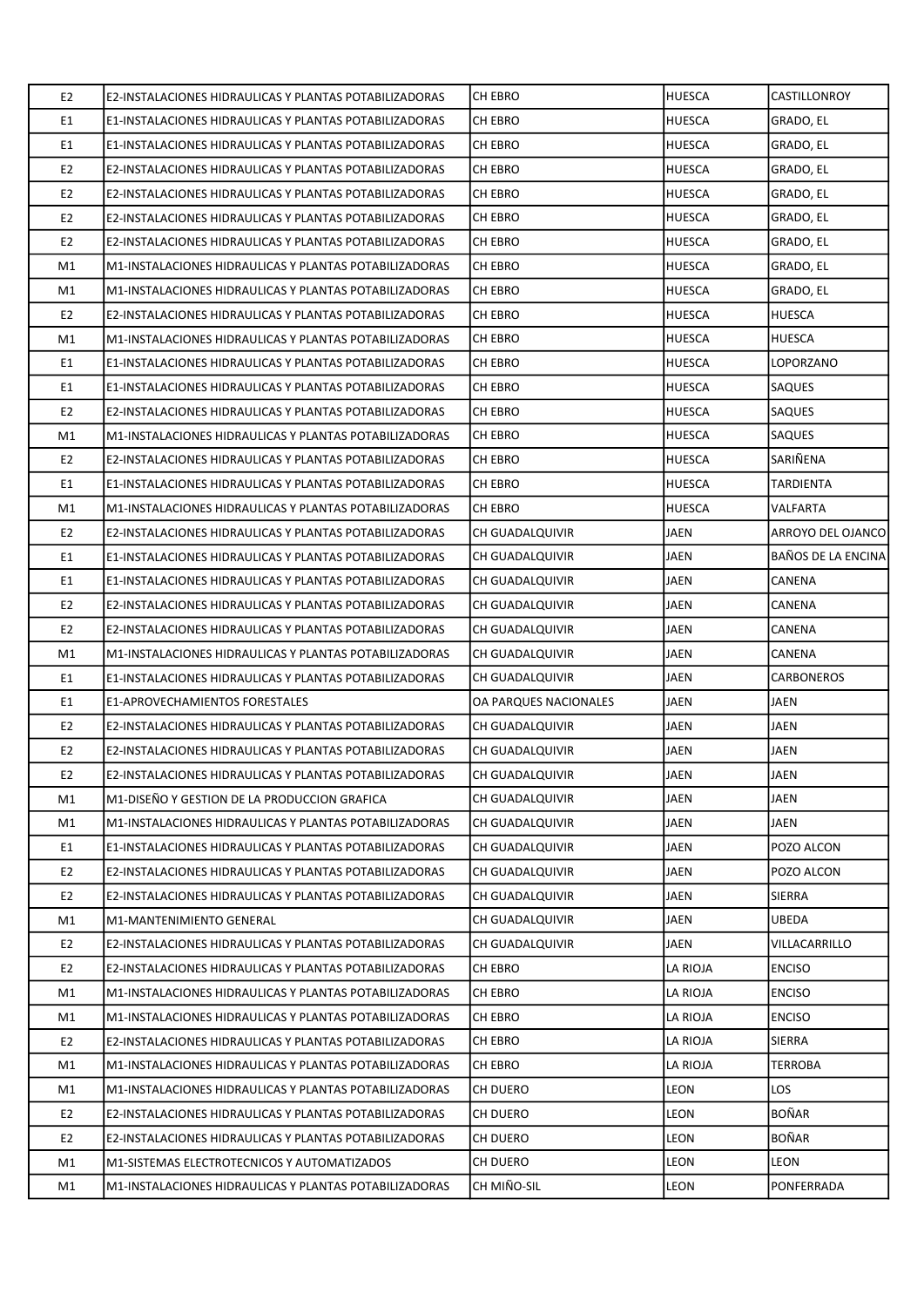| M1             | M1-INSTALACIONES HIDRAULICAS Y PLANTAS POTABILIZADORAS | CH MIÑO-SIL           | <b>LEON</b>   | PONFERRADA          |
|----------------|--------------------------------------------------------|-----------------------|---------------|---------------------|
| M1             | M1-INSTALACIONES HIDRAULICAS Y PLANTAS POTABILIZADORAS | CH MIÑO-SIL           | LEON          | PONFERRADA          |
| E <sub>2</sub> | E2-INSTALACIONES HIDRAULICAS Y PLANTAS POTABILIZADORAS | CH DUERO              | <b>LEON</b>   | SALAS, LAS          |
| E <sub>2</sub> | E2-INSTALACIONES HIDRAULICAS Y PLANTAS POTABILIZADORAS | CH EBRO               | LLEIDA        | OLIANA              |
| E <sub>2</sub> | E2-INSTALACIONES HIDRAULICAS Y PLANTAS POTABILIZADORAS | CH EBRO               | LLEIDA        | <b>OLIANA</b>       |
| E <sub>2</sub> | E2-INSTALACIONES HIDRAULICAS Y PLANTAS POTABILIZADORAS | CH EBRO               | LLEIDA        | OLIANA              |
| M1             | M1-INSTALACIONES HIDRAULICAS Y PLANTAS POTABILIZADORAS | CH MIÑO-SIL           | <b>LUGO</b>   | LEMOS               |
| M1             | M1-INSTALACIONES HIDRAULICAS Y PLANTAS POTABILIZADORAS | CH MIÑO-SIL           | <b>LUGO</b>   | LEMOS               |
| E <sub>2</sub> | E2-INSTALACIONES HIDRAULICAS Y PLANTAS POTABILIZADORAS | CH TAJO               | <b>MADRID</b> | ARANJUEZ            |
| M1             | M1-INSTALACIONES HIDRAULICAS Y PLANTAS POTABILIZADORAS | <b>CH TAJO</b>        | <b>MADRID</b> | <b>CIEMPOZUELOS</b> |
| M1             | M1-INSTALACIONES HIDRAULICAS Y PLANTAS POTABILIZADORAS | CH TAJO               | MADRID        | <b>OLAT</b>         |
| E1             | E1 - SERVICIOS ADMINISTRATIVOS                         | AEMET                 | <b>MADRID</b> | <b>MADRID</b>       |
| E <sub>2</sub> | <b>E2-ACTIVIDADES COMERCIALES</b>                      | <b>DG SERVICIOS</b>   | <b>MADRID</b> | <b>MADRID</b>       |
| E <sub>2</sub> | E2-INSTALACIONES HIDRAULICAS Y PLANTAS POTABILIZADORAS | CH TAJO               | <b>MADRID</b> | <b>MADRID</b>       |
| E <sub>2</sub> | E2-INSTALACIONES HIDRAULICAS Y PLANTAS POTABILIZADORAS | CH TAJO               | MADRID        | <b>MADRID</b>       |
| E <sub>2</sub> | E2-OPERACIONES DE LABORATORIO                          | CH TAJO               | <b>MADRID</b> | <b>MADRID</b>       |
| E <sub>2</sub> | E2-OPERACIONES DE LABORATORIO                          | CH TAJO               | MADRID        | <b>MADRID</b>       |
| E <sub>2</sub> | E2-OPERACIONES DE LABORATORIO                          | CH TAJO               | <b>MADRID</b> | <b>MADRID</b>       |
| M1             | M1-DISEÑO Y GESTION DE LA PRODUCCION GRAFICA           | AEMET                 | <b>MADRID</b> | <b>MADRID</b>       |
| M1             | M1-INSTALACIONES HIDRAULICAS Y PLANTAS POTABILIZADORAS | CH TAJO               | <b>MADRID</b> | <b>MADRID</b>       |
| M1             | M1-INSTALACIONES HIDRAULICAS Y PLANTAS POTABILIZADORAS | CH TAJO               | MADRID        | MADRID              |
| M1             | M1-MANTENIMIENTO GENERAL                               | OA PARQUES NACIONALES | MADRID        | <b>MADRID</b>       |
| M1             | M1-MANTENIMIENTO GENERAL                               | <b>DG SERVICIOS</b>   | <b>MADRID</b> | <b>MADRID</b>       |
| M1             | M1-MANTENIMIENTO GENERAL                               | <b>DG SERVICIOS</b>   | MADRID        | <b>MADRID</b>       |
| M1             | M1-PROYECTOS DE EDIFICACION                            | AEMET                 | <b>MADRID</b> | <b>MADRID</b>       |
| M1             | M1-PROYECTOS DE EDIFICACION                            | CH TAJO               | MADRID        | <b>MADRID</b>       |
| M1             | M1-PROYECTOS DE EDIFICACION                            | CH TAJO               | <b>MADRID</b> | <b>MADRID</b>       |
| M1             | M1-PROYECTOS DE EDIFICACION                            | CH TAJO               | <b>MADRID</b> | <b>MADRID</b>       |
| M1             | M1-PROYECTOS DE EDIFICACION                            | <b>CH TAJO</b>        | MADRID        | MADRID              |
| M1             | M1-PROYECTOS DE EDIFICACION                            | <b>DG SERVICIOS</b>   | MADRID        | <b>MADRID</b>       |
| M1             | M1-SISTEMAS DE TELECOMUNICACIONES E INFORMATICOS       | CH TAJO               | <b>MADRID</b> | MADRID              |
| M1             | M1-SISTEMAS DE TELECOMUNICACIONES E INFORMATICOS       | CH TAJO               | <b>MADRID</b> | MADRID              |
| M1             | M1-SISTEMAS ELECTROTECNICOS Y AUTOMATIZADOS            | <b>DG SERVICIOS</b>   | <b>MADRID</b> | MADRID              |
| E <sub>2</sub> | E2-INSTALACIONES HIDRAULICAS Y PLANTAS POTABILIZADORAS | CH TAJO               | <b>MADRID</b> | VALDEIGLESIAS       |
| E1             | E1-INSTALACIONES HIDRAULICAS Y PLANTAS POTABILIZADORAS | CH GUADALQUIVIR       | MELILLA       | MELILLA             |
| M1             | M1-INSTALACIONES HIDRAULICAS Y PLANTAS POTABILIZADORAS | CH SEGURA             | <b>MURCIA</b> | ABARAN              |
| E1             | E1-INSTALACIONES HIDRAULICAS Y PLANTAS POTABILIZADORAS | <b>MC TAIBILLA</b>    | <b>MURCIA</b> | CARTAGENA           |
| E1             | E1-INSTALACIONES HIDRAULICAS Y PLANTAS POTABILIZADORAS | <b>MC TAIBILLA</b>    | <b>MURCIA</b> | CARTAGENA           |
| M1             | M1-INSTALACIONES HIDRAULICAS Y PLANTAS POTABILIZADORAS | <b>MC TAIBILLA</b>    | <b>MURCIA</b> | CARTAGENA           |
| M1             | M1-INSTALACIONES HIDRAULICAS Y PLANTAS POTABILIZADORAS | <b>CH SEGURA</b>      | MURCIA        | LIBRILLA            |
| E1             | E1-INSTALACIONES HIDRAULICAS Y PLANTAS POTABILIZADORAS | MC TAIBILLA           | MURCIA        | LORCA               |
| E1             | E1-INSTALACIONES HIDRAULICAS Y PLANTAS POTABILIZADORAS | <b>MC TAIBILLA</b>    | <b>MURCIA</b> | LORCA               |
| E <sub>2</sub> | E2-CONDUCCION DE VEHICULOS DE TRANSPORTE POR CARRETERA | MC TAIBILLA           | <b>MURCIA</b> | LORCA               |
| M1             | M1-INSTALACIONES HIDRAULICAS Y PLANTAS POTABILIZADORAS | <b>MC TAIBILLA</b>    | <b>MURCIA</b> | LORCA               |
| M1             | M1-INSTALACIONES HIDRAULICAS Y PLANTAS POTABILIZADORAS | <b>MC TAIBILLA</b>    | MURCIA        | LORCA               |
| M1             | M1-INSTALACIONES HIDRAULICAS Y PLANTAS POTABILIZADORAS | <b>MC TAIBILLA</b>    | <b>MURCIA</b> | LORCA               |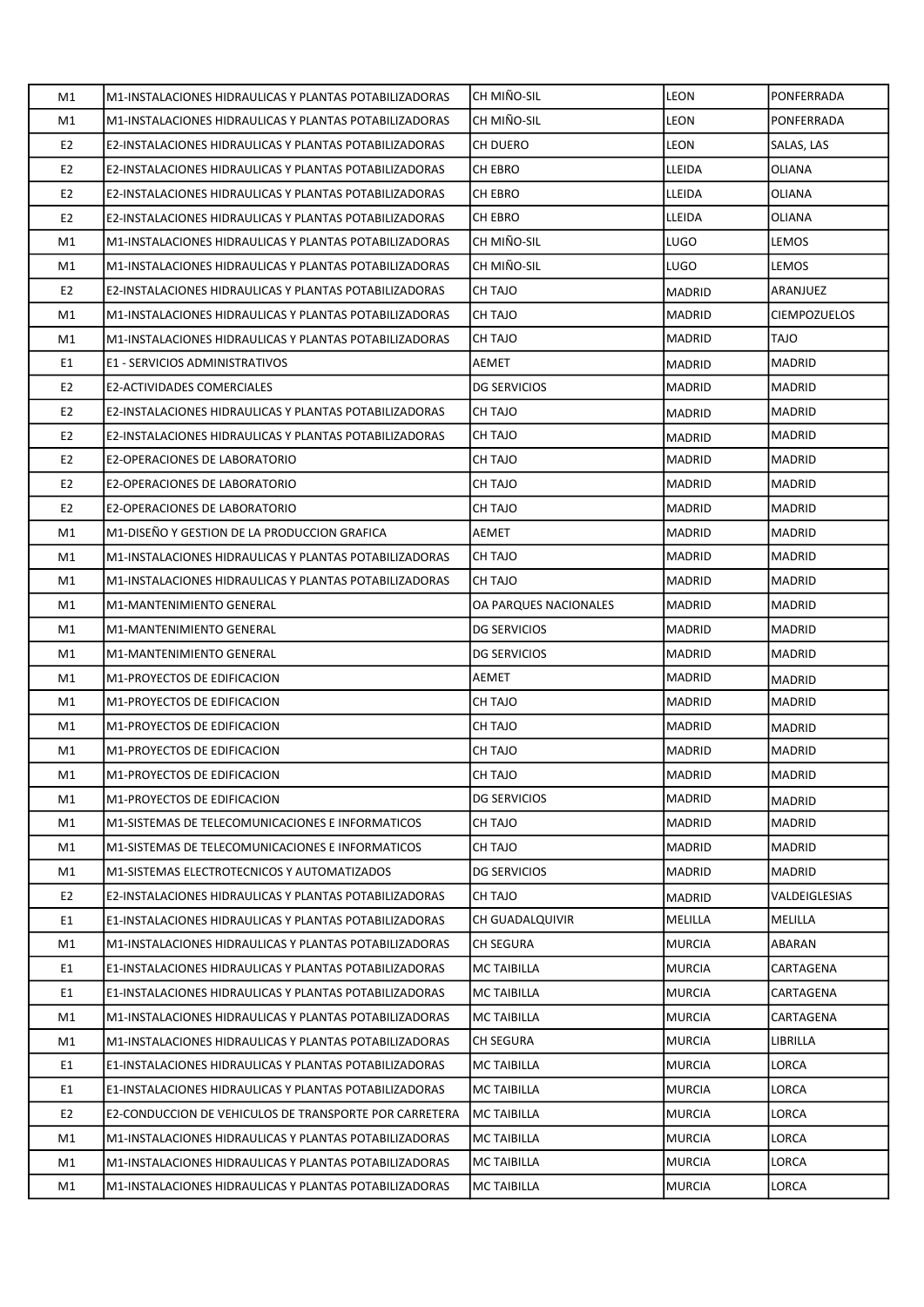| M1             | M1-INSTALACIONES HIDRAULICAS Y PLANTAS POTABILIZADORAS | <b>MC TAIBILLA</b>      | <b>MURCIA</b> | LORCA                   |
|----------------|--------------------------------------------------------|-------------------------|---------------|-------------------------|
| M1             | M1-INSTALACIONES HIDRAULICAS Y PLANTAS POTABILIZADORAS | <b>MC TAIBILLA</b>      | <b>MURCIA</b> | MOLINA DE SEGURA        |
| M1             | M1-INSTALACIONES HIDRAULICAS Y PLANTAS POTABILIZADORAS | MC TAIBILLA             | <b>MURCIA</b> | <b>MOLINA DE SEGURA</b> |
| M1             | M1-INSTALACIONES HIDRAULICAS Y PLANTAS POTABILIZADORAS | <b>MC TAIBILLA</b>      | MURCIA        | MOLINA DE SEGURA        |
| M1             | M1-INSTALACIONES HIDRAULICAS Y PLANTAS POTABILIZADORAS | <b>MC TAIBILLA</b>      | <b>MURCIA</b> | MOLINA DE SEGURA        |
| M1             | M1-INSTALACIONES HIDRAULICAS Y PLANTAS POTABILIZADORAS | <b>MC TAIBILLA</b>      | <b>MURCIA</b> | MOLINA DE SEGURA        |
| M1             | M1-INSTALACIONES HIDRAULICAS Y PLANTAS POTABILIZADORAS | <b>MC TAIBILLA</b>      | <b>MURCIA</b> | MOLINA DE SEGURA        |
| M1             | M1-INSTALACIONES HIDRAULICAS Y PLANTAS POTABILIZADORAS | <b>MC TAIBILLA</b>      | <b>MURCIA</b> | <b>MOLINA DE SEGURA</b> |
| M1             | M1-INSTALACIONES HIDRAULICAS Y PLANTAS POTABILIZADORAS | <b>MC TAIBILLA</b>      | MURCIA        | MOLINA DE SEGURA        |
| M1             | M1-INSTALACIONES HIDRAULICAS Y PLANTAS POTABILIZADORAS | <b>MC TAIBILLA</b>      | <b>MURCIA</b> | MOLINA DE SEGURA        |
| M1             | M1-INSTALACIONES HIDRAULICAS Y PLANTAS POTABILIZADORAS | <b>MC TAIBILLA</b>      | <b>MURCIA</b> | MOLINA DE SEGURA        |
| M1             | M1-INSTALACIONES HIDRAULICAS Y PLANTAS POTABILIZADORAS | <b>MC TAIBILLA</b>      | <b>MURCIA</b> | MOLINA DE SEGURA        |
| M1             | M1-INSTALACIONES HIDRAULICAS Y PLANTAS POTABILIZADORAS | <b>MC TAIBILLA</b>      | <b>MURCIA</b> | <b>MOLINA DE SEGURA</b> |
| M1             | M1-INSTALACIONES HIDRAULICAS Y PLANTAS POTABILIZADORAS | <b>MC TAIBILLA</b>      | <b>MURCIA</b> | <b>MOLINA DE SEGURA</b> |
| E <sub>2</sub> | E2-INSTALACIONES HIDRAULICAS Y PLANTAS POTABILIZADORAS | <b>CH SEGURA</b>        | <b>MURCIA</b> | MORATALLA               |
| M1             | M1-INSTALACIONES HIDRAULICAS Y PLANTAS POTABILIZADORAS | <b>CH SEGURA</b>        | MURCIA        | MORATALLA               |
| M1             | M1-INSTALACIONES HIDRAULICAS Y PLANTAS POTABILIZADORAS | <b>CH SEGURA</b>        | <b>MURCIA</b> | MORATALLA               |
| M1             | M1-INSTALACIONES HIDRAULICAS Y PLANTAS POTABILIZADORAS | CH SEGURA               | <b>MURCIA</b> | MORATALLA               |
| E <sub>2</sub> | E2-INSTALACIONES HIDRAULICAS Y PLANTAS POTABILIZADORAS | CH SEGURA               | <b>MURCIA</b> | MULA                    |
| E1             | E1-INSTALACIONES HIDRAULICAS Y PLANTAS POTABILIZADORAS | <b>MC TAIBILLA</b>      | <b>MURCIA</b> | <b>MURCIA</b>           |
| E <sub>2</sub> | E2-CONDUCCION DE VEHICULOS DE TRANSPORTE POR CARRETERA | CH SEGURA               | MURCIA        | <b>MURCIA</b>           |
| E <sub>2</sub> | E2-CONDUCCION DE VEHICULOS DE TRANSPORTE POR CARRETERA | CH SEGURA               | <b>MURCIA</b> | <b>MURCIA</b>           |
| E <sub>2</sub> | E2-CONDUCCION DE VEHICULOS DE TRANSPORTE POR CARRETERA | <b>CH SEGURA</b>        | <b>MURCIA</b> | <b>MURCIA</b>           |
| M1             | M1-INSTALACIONES HIDRAULICAS Y PLANTAS POTABILIZADORAS | <b>MC TAIBILLA</b>      | <b>MURCIA</b> | <b>MURCIA</b>           |
| M1             | M1-PROYECTOS DE OBRA CIVIL                             | DEMARCACIONES DE COSTAS | MURCIA        | MURCIA                  |
| M1             | <b>M1-PROYECTOS DE OBRA CIVIL</b>                      | DEMARCACIONES DE COSTAS | <b>MURCIA</b> | <b>MURCIA</b>           |
| E <sub>2</sub> | E2-INSTALACIONES ELECTRICAS Y AUTOMATICAS              | <b>CH SEGURA</b>        | <b>MURCIA</b> | <b>OJOS</b>             |
| E <sub>2</sub> | E2-INSTALACIONES HIDRAULICAS Y PLANTAS POTABILIZADORAS | CH SEGURA               | <b>MURCIA</b> | <b>OJOS</b>             |
| E <sub>2</sub> | E2-INSTALACIONES HIDRAULICAS Y PLANTAS POTABILIZADORAS | CH SEGURA               | MURCIA        | PLIEGO                  |
| E <sub>2</sub> | E2-INSTALACIONES HIDRAULICAS Y PLANTAS POTABILIZADORAS | CH EBRO                 | NAVARRA       | ALLOZ                   |
| M1             | M1-INSTALACIONES HIDRAULICAS Y PLANTAS POTABILIZADORAS | CH EBRO                 | NAVARRA       | ALLOZ                   |
| E <sub>2</sub> | E2-INSTALACIONES HIDRAULICAS Y PLANTAS POTABILIZADORAS | CH EBRO                 | NAVARRA       | AOIZ/AGOITZ             |
| E <sub>2</sub> | E2-INSTALACIONES HIDRAULICAS Y PLANTAS POTABILIZADORAS | CH EBRO                 | NAVARRA       | AOIZ/AGOITZ             |
| E1             | E1-REFORMA Y MANTENIMIENTO DE EDIFICIOS                | CH EBRO                 | NAVARRA       | EL BOCAL                |
| E <sub>2</sub> | E2-INSTALACIONES HIDRAULICAS Y PLANTAS POTABILIZADORAS | CH EBRO                 | NAVARRA       | <b>EUGUI</b>            |
| M1             | M1-INSTALACIONES HIDRAULICAS Y PLANTAS POTABILIZADORAS | CH EBRO                 | NAVARRA       | PAMPLONA/IRUÑA          |
| E1             | E1-INSTALACIONES HIDRAULICAS Y PLANTAS POTABILIZADORAS | CH EBRO                 | NAVARRA       | YESA                    |
| E <sub>2</sub> | E2-INSTALACIONES HIDRAULICAS Y PLANTAS POTABILIZADORAS | CH EBRO                 | NAVARRA       | YESA                    |
| E <sub>2</sub> | E2-INSTALACIONES HIDRAULICAS Y PLANTAS POTABILIZADORAS | CH EBRO                 | NAVARRA       | YESA                    |
| E <sub>2</sub> | E2-INSTALACIONES HIDRAULICAS Y PLANTAS POTABILIZADORAS | CH EBRO                 | NAVARRA       | YESA                    |
| E <sub>2</sub> | E2-INSTALACIONES HIDRAULICAS Y PLANTAS POTABILIZADORAS | CH EBRO                 | NAVARRA       | YESA                    |
| M1             | M1-INSTALACIONES HIDRAULICAS Y PLANTAS POTABILIZADORAS | CH DUERO                | PALENCIA      | CAMPOO                  |
| E <sub>2</sub> | E2-INSTALACIONES HIDRAULICAS Y PLANTAS POTABILIZADORAS | CH DUERO                | PALENCIA      | ARBEJAL                 |
| M1             | M1-INSTALACIONES HIDRAULICAS Y PLANTAS POTABILIZADORAS | CH DUERO                | PALENCIA      | <b>FUENTES DE NAVA</b>  |
| E <sub>2</sub> | E2-INSTALACIONES HIDRAULICAS Y PLANTAS POTABILIZADORAS | CH DUERO                | PALENCIA      | <b>GRIJOTA</b>          |
| M1             | M1-INSTALACIONES HIDRAULICAS Y PLANTAS POTABILIZADORAS | CH DUERO                | PALENCIA      | RUESGA                  |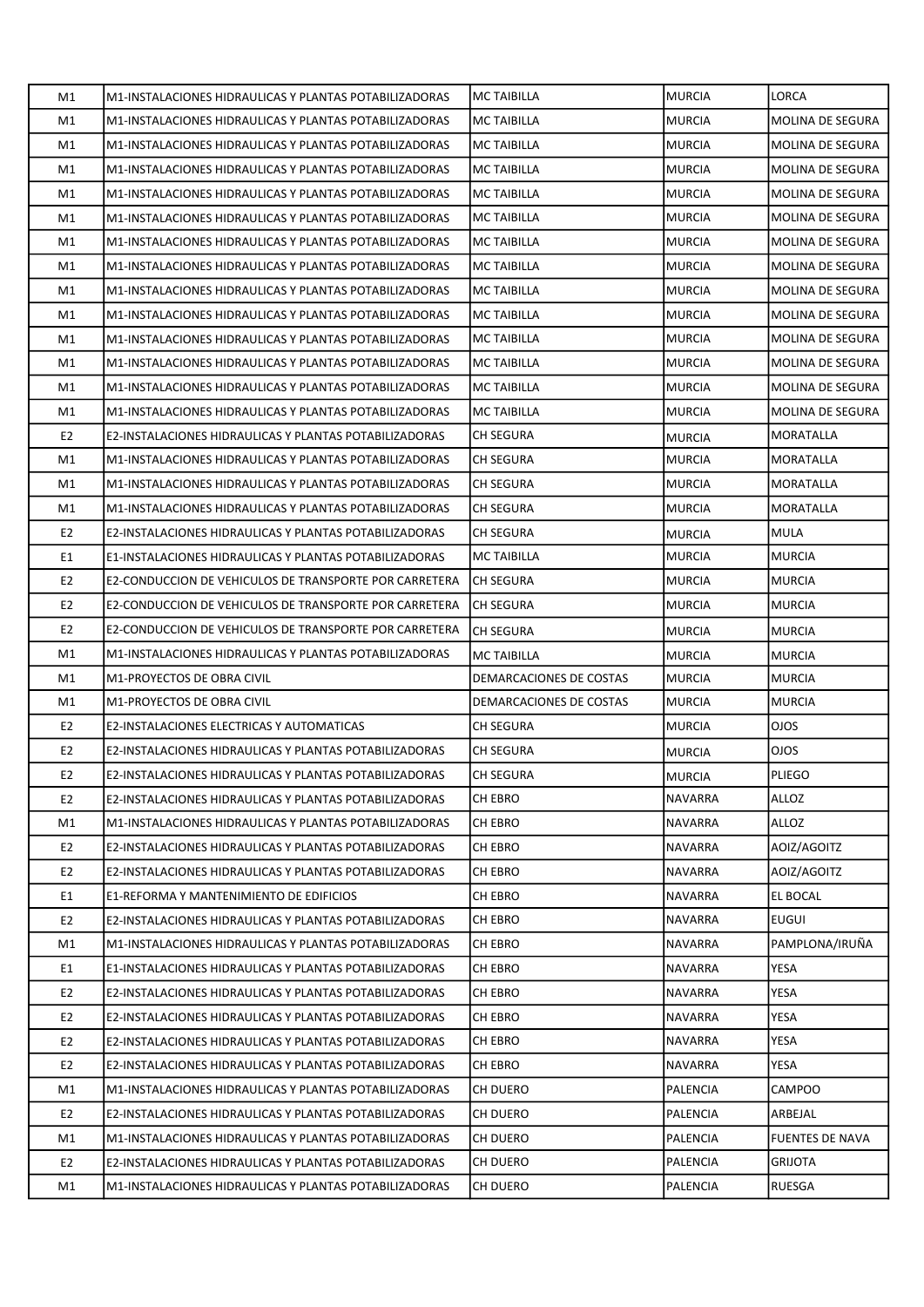| E <sub>2</sub> | E2-INSTALACIONES HIDRAULICAS Y PLANTAS POTABILIZADORAS | CH DUERO                | <b>PALENCIA</b>   | CARRION              |
|----------------|--------------------------------------------------------|-------------------------|-------------------|----------------------|
| E <sub>2</sub> | E2-INSTALACIONES HIDRAULICAS Y PLANTAS POTABILIZADORAS | CH DUERO                | <b>PALENCIA</b>   | <b>CARRION</b>       |
| M1             | M1-PROYECTOS DE OBRA CIVIL                             | DEMARCACIONES DE COSTAS | <b>PONTEVEDRA</b> | PONTEVEDRA           |
| M1             | M1-PROYECTOS DE OBRA CIVIL                             | DEMARCACIONES DE COSTAS | PONTEVEDRA        | PONTEVEDRA           |
| M1             | M1-PROYECTOS DE OBRA CIVIL                             | DEMARCACIONES DE COSTAS | <b>PONTEVEDRA</b> | <b>PONTEVEDRA</b>    |
| M1             | M1-PROYECTOS DE OBRA CIVIL                             | DEMARCACIONES DE COSTAS | <b>PONTEVEDRA</b> | PONTEVEDRA           |
| M1             | M1-INSTALACIONES HIDRAULICAS Y PLANTAS POTABILIZADORAS | CH DUERO                | SALAMANCA         | PEÑARANDA, EL        |
| E <sub>2</sub> | E2-INSTALACIONES HIDRAULICAS Y PLANTAS POTABILIZADORAS | CH DUERO                | SALAMANCA         | <b>MONTEJO</b>       |
| E <sub>2</sub> | E2-INSTALACIONES HIDRAULICAS Y PLANTAS POTABILIZADORAS | CH DUERO                | SALAMANCA         | <b>MONTEJO</b>       |
| E1             | E1 - ELECTRICIDAD Y ELECTRÓNICA                        | AEMET                   | <b>TENERIFE</b>   | TENERIFE             |
| E <sub>2</sub> | E2-INSTALACIONES HIDRAULICAS Y PLANTAS POTABILIZADORAS | CH DUERO                | SEGOVIA           | MADERUELO            |
| E1             | <b>E1-APROVECHAMIENTOS FORESTALES</b>                  | OA PARQUES NACIONALES   | <b>SEGOVIA</b>    | <b>SAN ILDEFONSO</b> |
| M1             | M1-MANTENIMIENTO GENERAL                               | OA PARQUES NACIONALES   | SEGOVIA           | SAN ILDEFONSO        |
| M1             | M1-INSTALACIONES HIDRAULICAS Y PLANTAS POTABILIZADORAS | CH GUADALQUIVIR         | <b>SEVILLA</b>    | AZNALCOLLAR          |
| E1             | E1-INSTALACIONES HIDRAULICAS Y PLANTAS POTABILIZADORAS | CH GUADALQUIVIR         | <b>SEVILLA</b>    | CARMONA              |
| M1             | M1-SISTEMAS ELECTROTECNICOS Y AUTOMATIZADOS            | CH GUADALQUIVIR         | <b>SEVILLA</b>    | <b>SIERRA</b>        |
| M1             | M1-INSTALACIONES HIDRAULICAS Y PLANTAS POTABILIZADORAS | CH GUADALQUIVIR         | <b>SEVILLA</b>    | PEDROSO, EL          |
| M1             | M1-INSTALACIONES HIDRAULICAS Y PLANTAS POTABILIZADORAS | CH GUADALQUIVIR         | <b>SEVILLA</b>    | PEDROSO, EL          |
| M1             | M1-PROYECTOS DE EDIFICACION                            | CH GUADALQUIVIR         | <b>SEVILLA</b>    | PEDROSO, EL          |
| M1             | M1-PROYECTOS DE EDIFICACION                            | CH GUADALQUIVIR         | <b>SEVILLA</b>    | PEDROSO, EL          |
| E1             | E1-INSTALACIONES HIDRAULICAS Y PLANTAS POTABILIZADORAS | CH GUADALQUIVIR         | <b>SEVILLA</b>    | LA                   |
| E <sub>2</sub> | E2-INSTALACIONES HIDRAULICAS Y PLANTAS POTABILIZADORAS | CH GUADALQUIVIR         | <b>SEVILLA</b>    | LA                   |
| M1             | M1-INSTALACIONES HIDRAULICAS Y PLANTAS POTABILIZADORAS | CH GUADALQUIVIR         | <b>SEVILLA</b>    | SEVILLA              |
| M1             | M1-PROYECTOS DE EDIFICACION                            | CH GUADALQUIVIR         | <b>SEVILLA</b>    | SEVILLA              |
| M1             | M1-SISTEMAS DE TELECOMUNICACIONES E INFORMATICOS       | <b>AEMET</b>            | <b>SEVILLA</b>    | SEVILLA              |
| M1             | M1-SISTEMAS DE TELECOMUNICACIONES E INFORMATICOS       | CH GUADALQUIVIR         | <b>SEVILLA</b>    | SEVILLA              |
| M1             | M1-SISTEMAS DE TELECOMUNICACIONES E INFORMATICOS       | CH GUADALQUIVIR         | <b>SEVILLA</b>    | <b>SEVILLA</b>       |
| E <sub>2</sub> | E2-INSTALACIONES HIDRAULICAS Y PLANTAS POTABILIZADORAS | CH EBRO                 | SORIA             | <b>LAS VICARIAS</b>  |
| E <sub>2</sub> | E2-INSTALACIONES HIDRAULICAS Y PLANTAS POTABILIZADORAS | CH JUCAR                | <b>TARRAGONA</b>  | LA SENIA             |
| E <sub>2</sub> | E2-INSTALACIONES HIDRAULICAS Y PLANTAS POTABILIZADORAS | CH JUCAR                | TARRAGONA         | LA SENIA             |
| M1             | M1-INSTALACIONES HIDRAULICAS Y PLANTAS POTABILIZADORAS | CH EBRO                 | TARRAGONA         | TORTOSA              |
| M1             | M1-ORGANIZACION Y CONTROL DE OBRAS DE CONSTRUCCION     | CH EBRO                 | <b>TERUEL</b>     | <b>BERGE</b>         |
| E1             | E1-INSTALACIONES HIDRAULICAS Y PLANTAS POTABILIZADORAS | CH EBRO                 | <b>TERUEL</b>     | CALANDA              |
| M1             | M1-INSTALACIONES HIDRAULICAS Y PLANTAS POTABILIZADORAS | CH EBRO                 | <b>TERUEL</b>     | OLIETE               |
| E1             | E1-INSTALACIONES HIDRAULICAS Y PLANTAS POTABILIZADORAS | CH EBRO                 | <b>TERUEL</b>     | VALDERROBRES         |
| E <sub>2</sub> | E2-INSTALACIONES HIDRAULICAS Y PLANTAS POTABILIZADORAS | CH EBRO                 | TERUEL            | VALDERROBRES         |
| E <sub>2</sub> | E2-INSTALACIONES HIDRAULICAS Y PLANTAS POTABILIZADORAS | CH EBRO                 | <b>TERUEL</b>     | VALDERROBRES         |
| M1             | M1-INSTALACIONES HIDRAULICAS Y PLANTAS POTABILIZADORAS | CH EBRO                 | <b>TERUEL</b>     | VALDERROBRES         |
| M1             | M1-SISTEMAS ELECTROTECNICOS Y AUTOMATIZADOS            | CH TAJO                 | <b>TOLEDO</b>     | REINA                |
| E <sub>2</sub> | E2-INSTALACIONES HIDRAULICAS Y PLANTAS POTABILIZADORAS | CH TAJO                 | <b>TOLEDO</b>     | VILLAMUELAS          |
| M1             | M1-INSTALACIONES HIDRAULICAS Y PLANTAS POTABILIZADORAS | CH TAJO                 | <b>TOLEDO</b>     | VILLAMUELAS          |
| E <sub>2</sub> | E2-INSTALACIONES HIDRAULICAS Y PLANTAS POTABILIZADORAS | CH TAJO                 | <b>TOLEDO</b>     | SAGRA                |
| E1             | E1-APROVECHAMIENTOS FORESTALES                         | DESERTIFICACION         | VALENCIA          | ALAQUAS              |
| E <sub>2</sub> | E2-INSTALACIONES HIDRAULICAS Y PLANTAS POTABILIZADORAS | CH JUCAR                | VALENCIA          | <b>BELLUS</b>        |
| M1             | M1-INSTALACIONES HIDRAULICAS Y PLANTAS POTABILIZADORAS | CH JUCAR                | VALENCIA          | CHELVA               |
| M1             | M1-INSTALACIONES HIDRAULICAS Y PLANTAS POTABILIZADORAS | CH JUCAR                | VALENCIA          | MACASTRE             |
|                |                                                        |                         |                   |                      |